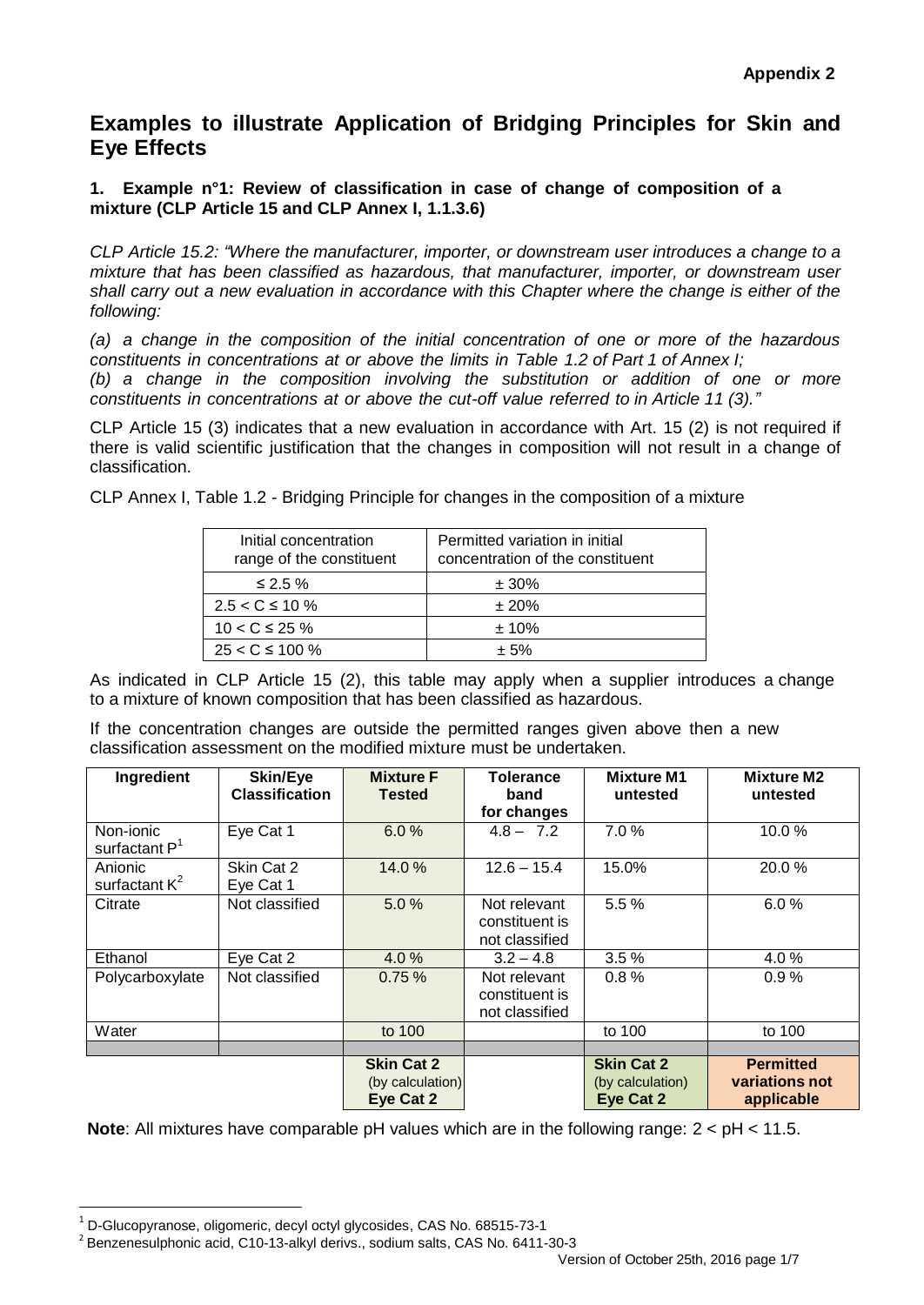# **Classification of tested Mixture F is based on:**

Skin: Additivity approach

Eye: OECD TG 438 + histopathology and Low Volume Eye Test

Applying the 'permitted variations' bridging principle, the untested mixture M1 is classified for Eye Irritation Category 2. The additivity approach is applied for effects on skin, classifying

for Skin Irritation Category 2.

#### Rationale:

- (a) Classification of the mixture by using the criteria for classification of substances is not possible since skin corrosion/irritation or serious eye damage/eye irritation test data were not available for the untested mixture;
- (b) Classification via the application of bridging principles for effects on eyes can be considered since there are sufficient data on both the individual ingredients and a similar tested mixture;
- (c) Classification of the mixture based on additivity approach should be considered if the expert classifier chooses not to apply the bridging principle or sufficient data had not been available to apply the bridging principle (in this case for effects on skin);
- (d) The permitted variations bridging principle can be applied because:
	- Mixture F is classified as hazardous;
	- Mixtures F and M1 contain the same ingredients;
	- The concentrations of the hazardous ingredients in Mixture M1 are within permitted variations;

The permitted variations bridging principle based on Mixture F, cannot be applied to untested Mixture M2 because, although Mixtures F and M2 contain the same ingredients the concentrations of the surfactants in Mixture M2 are outside the permitted variations.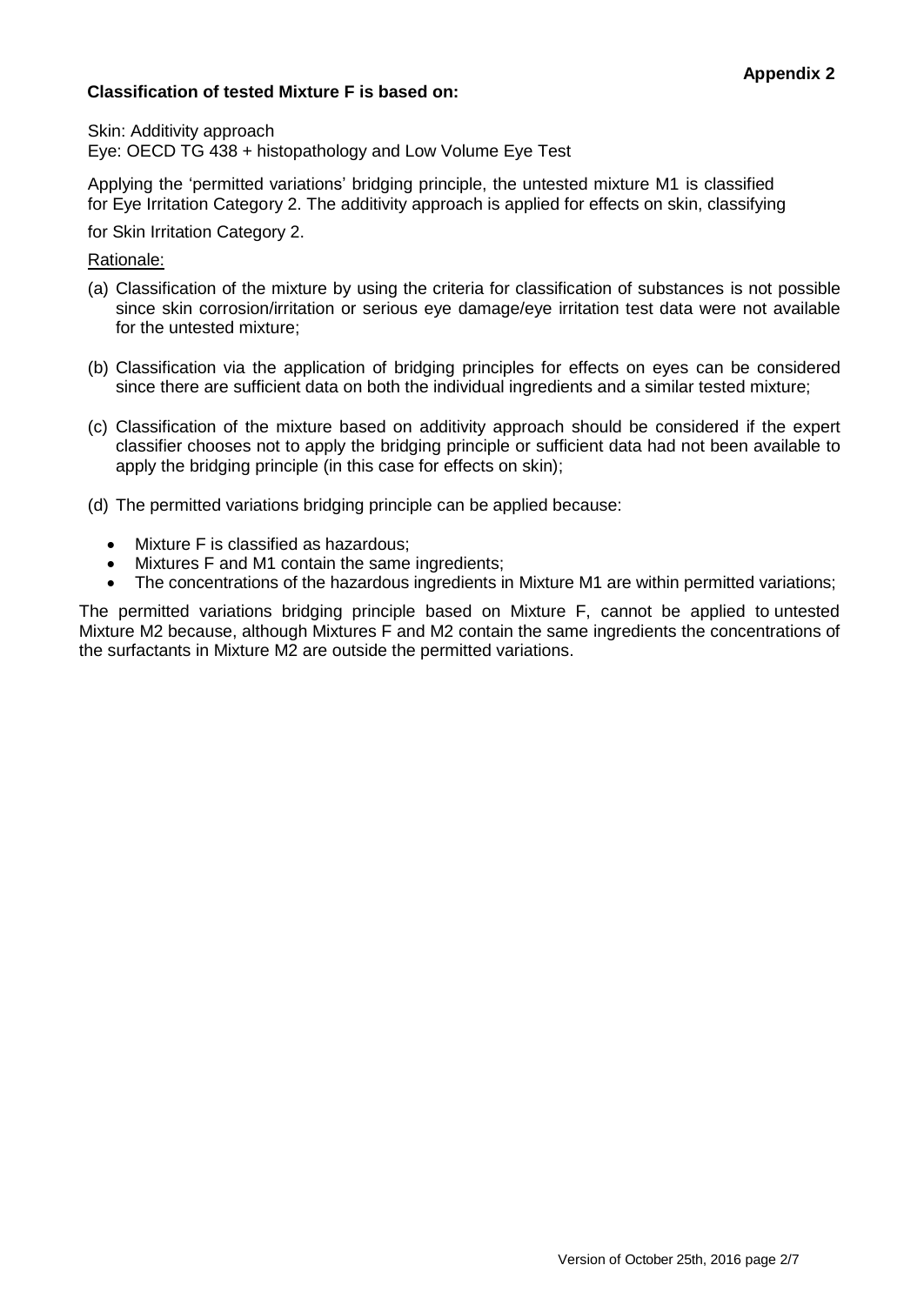# **2.Example n°2: Interpolation within one toxicity category<sup>3</sup> (CLP Annex I, 1.1.3.4)**

*CLP text: "In the case of the classification of mixtures covered by Sections 3.1 and 3.2 (...) for three mixtures (A, B and C) with identical components, where mixtures A and B have been tested and are in the same hazard category, and where untested mixture C has the same hazardous components as mixture A and B but has concentrations of those hazardous components intermediate to the concentrations in mixtures A and B, then mixture C is assumed to be in the same hazard category as A and B."*

For example: Untested Mixture C will have same skin hazard classification as tested Mixtures A and B if ingredient 'red' is between 30 and 90% and ingredient 'yellow' between 10 and 70%:



*Scheme based on ECHA Guidance for the application of CLP criteria Fig. 1.6.3-b See also UN GHS chapters 3.2.3.2.5 and 3.3.3.2.5<sup>4</sup>*

| Ingredient                                         | Skin/Eye<br><b>Classification</b> | <b>Mixture A</b><br>tested         | <b>Mixture B</b><br>tested         | <b>Mixture C</b><br>untested       |
|----------------------------------------------------|-----------------------------------|------------------------------------|------------------------------------|------------------------------------|
| Anionic surfactant M <sup>5</sup>                  | Skin Cat 2<br>Eye Cat 1           | 15.0%                              | 20.0%                              | 17.0%                              |
| Non-ionic surfactant P <sup>6</sup>                | Eye Cat 1                         | 3.0%                               | 1.0%                               | 1.6%                               |
| Sodium hydroxide                                   | Skin Cat 1A                       | $< 0.5\%$                          | 0.9%                               | 0.7%                               |
| Other ingredients not<br>relevant to this endpoint | Not classified                    | $< 1.0\%$                          | $< 1.0\%$                          | $< 1.0\%$                          |
| Water                                              |                                   | To 100                             | To 100                             | To 100                             |
|                                                    |                                   |                                    |                                    |                                    |
|                                                    |                                   | <b>Skin Not Class</b><br>Eye Cat 2 | <b>Skin Not Class</b><br>Eye Cat 2 | <b>Skin Not Class</b><br>Eye Cat 2 |

**Note**: All mixtures have comparable pH values which are in the following range: 2< pH <11.5.

-

 $3$  Has been amended the GHS  $5^{\text{th}}$  revised edition to use 'hazard' instead of toxicity i.e. interpolation within one hazard category – will be amended in CLP by the forthcoming  $8<sup>th</sup> ATP$ 

<sup>4</sup> http://www.unece.org/fileadmin/DAM/trans/danger/publi/ghs/ghs\_rev06/English/03e\_part3.pdf

<sup>5</sup> Sulfuric acid, mono-C16-18-alkyl esters, sodium salts; CAS No. 68955-20-4

 $6$  D-Glucopyranose, oligomeric, decyl octyl glycosides, CAS No. 68515-73-1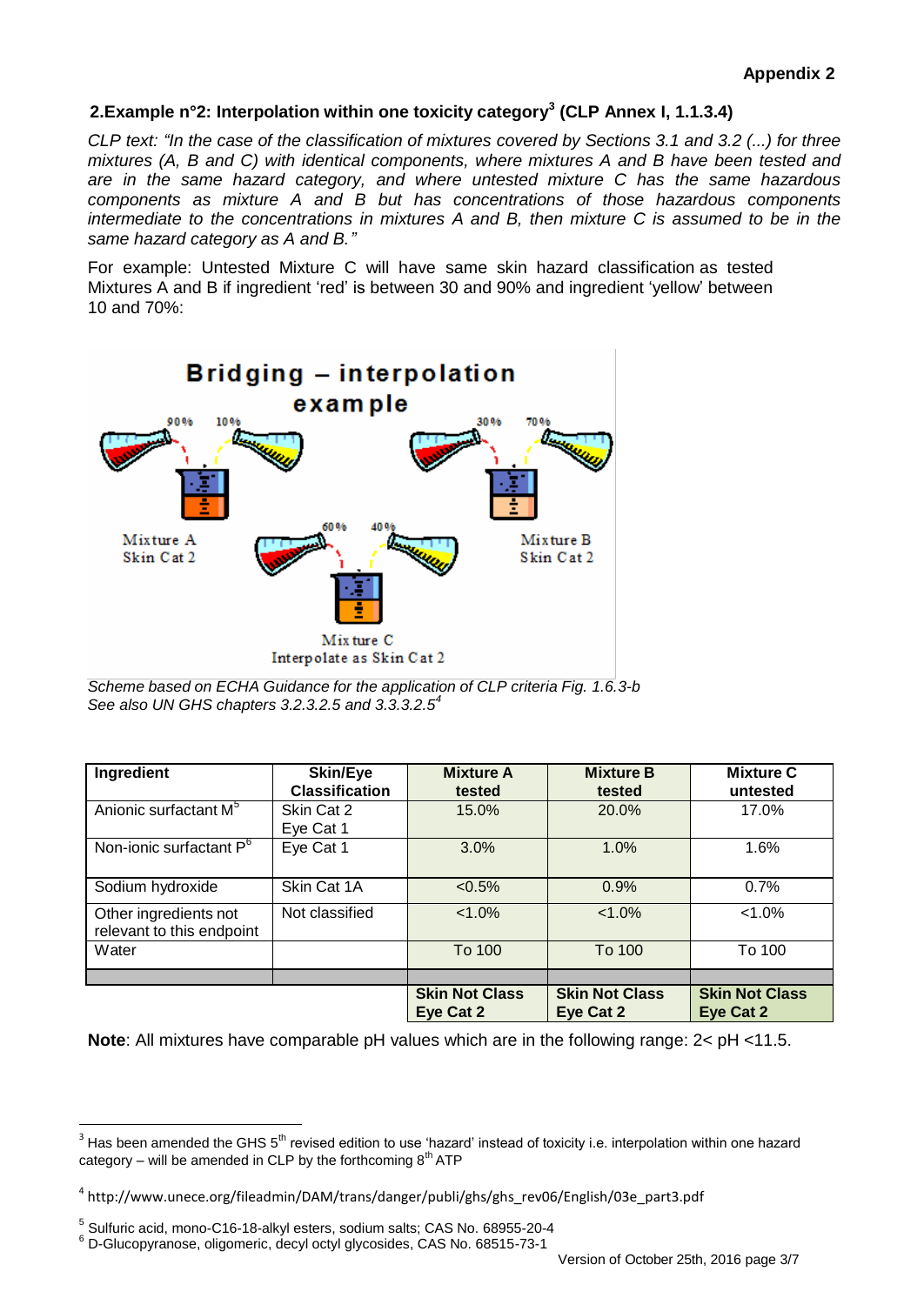# **Classification of Tested Mixtures A and B is based on:**

Skin: OECD TG 439, test data are available for both mixtures

Eye: OECD TG 438 + histopathology and Low Volume Eye Test, test data are available for both mixtures

Applying the 'interpolation within one hazard category' bridging principle, the untested Mixture C is classified Eye Irritation Category 2 but is not classified for skin corrosion/irritation based on test data available for the similar tested mixtures A and B.

#### Rationale:

- (e) Classification of the mixture by using the criteria for classification of substances is not possible since skin corrosion/irritation or serious eye damage/eye irritation test data were not available for the untested mixture;
- (f) Classification via the application of bridging principles can be considered since there are sufficient data on both the individual ingredients and similar tested mixtures;
- (g) Classification via the permitted variations bridging principle cannot be applied because the concentrations of the hazardous ingredients in Mixture C are outside the permitted variations on concentration for hazardous ingredients in tested Mixture A or in tested Mixture B;
- (h) Classification via the dilution bridging principle cannot be applied because at least one hazardous ingredient in Mixture C exceeds the concentration for this hazardous ingredient present in tested Mixture A or in tested Mixture B
- (i) Classification of the mixture based on additivity approach should be considered if the expert classifier chooses not to apply the bridging principle or sufficient data had not been available to apply the bridging principle;
- (j) The interpolation within one hazard category bridging principle can be applied because:
	- Mixtures A and B have both been tested and are in the same irritation/corrosion hazard category (i.e. Skin: Not classified and Eye Category 2); AND
	- Untested Mixture C has the same toxicologically active ingredients as tested mixtures and B; AND
	- The concentrations of the anionic surfactant, non-ionic surfactant and sodium hydroxide in Mixture C are intermediate to the concentrations of the same ingredients in Mixtures A and B.

If the concentrations of the hazardous components in Mixture C are not intermediate to those in the tested mixtures then the use of another bridging principle ('substantially similar mixtures') should be investigated.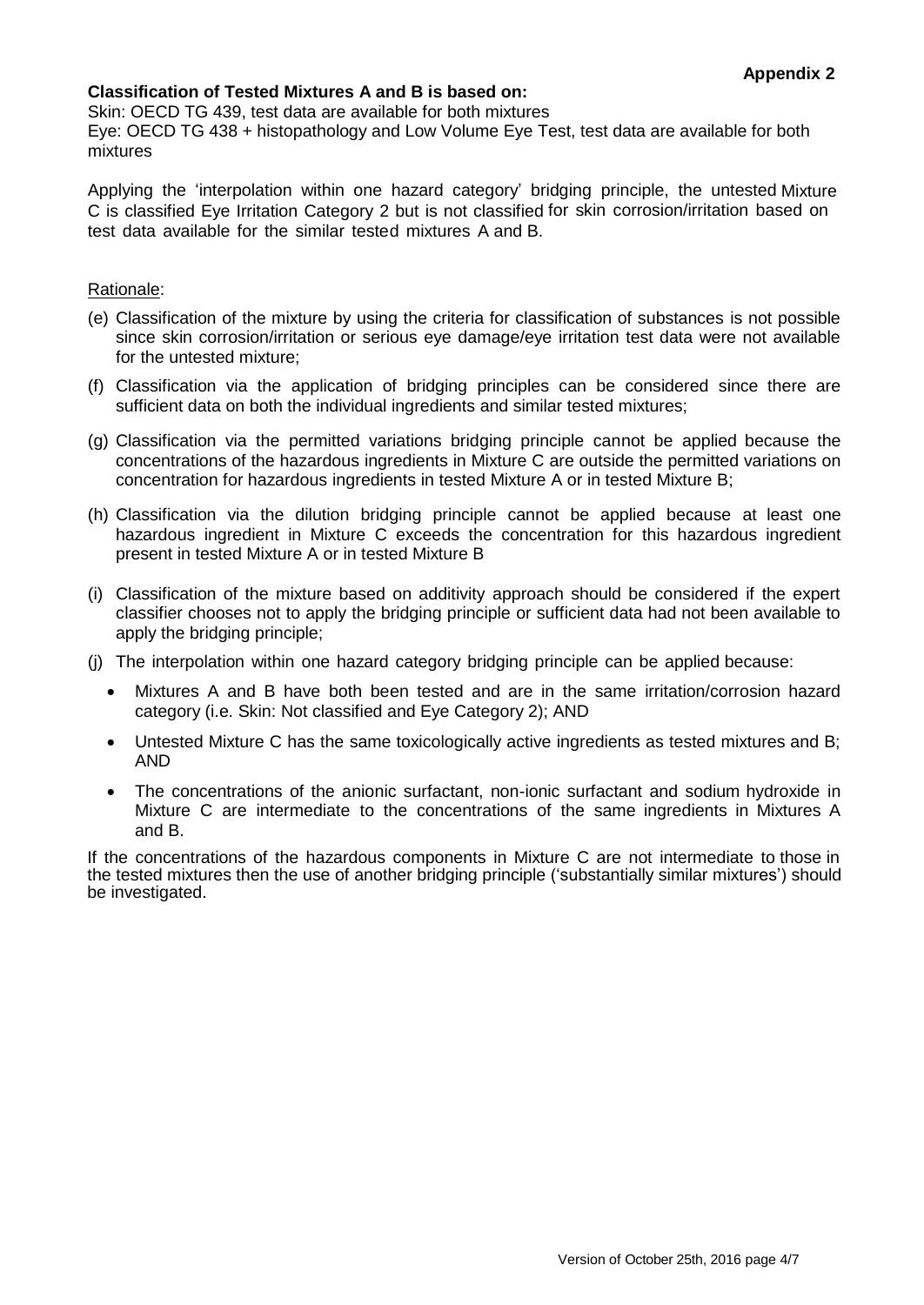# **3. Example n°3: Substantially similar mixtures (CLP Annex I, 1.1.3.5)**

*CLP text: "Given the following:*

- *(a) two mixtures each containing two ingredients*
	- $(i)$   $A + B$
	- *(ii) C + B;*
- *(b) the concentration of ingredient B is essentially the same in both mixtures;*
- *(c) the concentration of ingredient A in mixture (i) equals that of ingredient C in mixture (ii);*
- *(d) hazard data for A and C are available and substantially equivalent, i.e. they are in the same hazard category and are not expected to affect the hazard classification of B.*

*If mixture (i) or (ii) is already classified based on test data, then the other mixture shall be assigned the same hazard category."*



*Scheme based on ECHA Guidance for the application of CLP criteria Fig. 1.6.3-c. See also UN GHS chapters 3.2.3.2.6 and 3.3.3.2.6<sup>7</sup>*

| Ingredient                                         | <b>Skin/Eye</b><br><b>Classification</b> | <b>Mixture A</b><br>tested         | <b>Mixture D</b><br>untested       |
|----------------------------------------------------|------------------------------------------|------------------------------------|------------------------------------|
| Anionic surfactant K <sup>8</sup>                  | Skin Cat 2<br>Eye Cat 1                  | 15.0%                              | 15.0%                              |
| Anionic surfactant T <sup>9</sup>                  | Skin Cat 2<br>Eye Cat 1                  | 3.0%                               | 3.0%                               |
| Perfume A                                          | Eye Cat. 1                               | 5%                                 |                                    |
| Perfume D                                          | Eye Cat. 1                               |                                    | 5%                                 |
| Other ingredients not<br>relevant to this endpoint | Not classified                           | $< 9.0\%$                          | $< 9.0\%$                          |
| Sodium Sulphate                                    | Not classified                           | To 100                             | To 100                             |
|                                                    |                                          |                                    |                                    |
|                                                    |                                          | <b>Skin Not Class</b><br>Eye Cat 2 | <b>Skin Not Class</b><br>Eye Cat 2 |

**Note:** Both mixtures have comparable pH values which are in the following range: 2< pH <11.5.

1

**.** 

<sup>7</sup> http://www.unece.org/fileadmin/DAM/trans/danger/publi/ghs/ghs\_rev06/English/03e\_part3.pdf

<sup>8</sup> Benzenesulfonic acid, C10-13-alkyl derivs., sodium salts, CAS No. 6411-30-3

<sup>9</sup> Sulfonic acids, C13-17-sec-alkane, sodium salts, CAS No.85711-69-9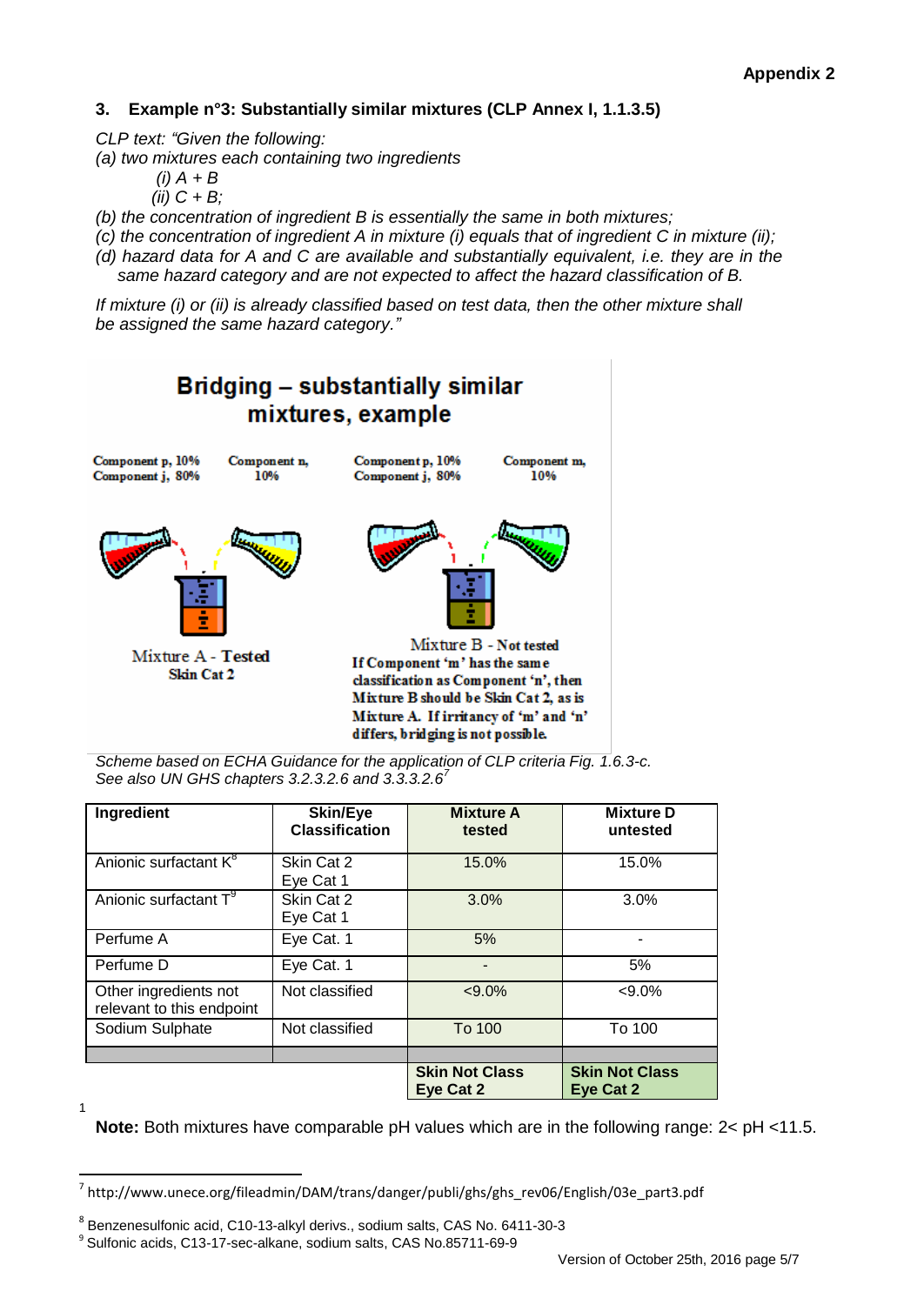# **Classification of tested Mixture A is based on:**

Composition Perfume A and Perfume D

Skin: OECD 439 + 4 hr Human Patch Test Eye: OECD TG 438 + histopathology and Low Volume Eye Test

| Ingredient/Classification | <b>Skin/Eye Classification</b> | Perfume A % w/w      | Perfume D % w/w      |
|---------------------------|--------------------------------|----------------------|----------------------|
| Geraniol                  | Eye Cat. 1                     | 4.0                  |                      |
| 4-Methoxybenzyl alcohol   | Eye Cat. 1                     |                      | 4.3                  |
| Isononyl alcohol          | Skin Cat. 2, Eye Cat. 1        | 0.9                  |                      |
| 2-Phenylethanol           | Eye Cat. 2                     | 10.8                 |                      |
| Linalool                  | Eye Cat. 2                     |                      | 9.6                  |
| Citronellol               | Eye Cat. 2                     | ۰                    | 5.1                  |
| Decanal                   | Eye Cat. 2                     | 1.7                  |                      |
| Menthyl acetate           | Not classified                 | 5.0                  |                      |
| Methyl benzoate           | Not classified                 | 7.0                  | 6.0                  |
| p-Cymene                  | Not classified                 | 4.0                  | 6.4                  |
| 4-Methylanisole           | Not classified                 | 5.3                  | 10.1                 |
| Phenylacetaldehyde        | Not classified                 | 3.0                  | 4.7                  |
|                           |                                |                      |                      |
|                           |                                | Additivity approach: | Additivity approach: |
|                           |                                | Eye Cat. 1           | Eye Cat. 1           |

Test data are available for Mixture A, which demonstrates that Mixture A is not classified for effects on skin and is classified as Eye Category 2.

Applying the 'substantially similar mixtures' bridging principle, the untested Mixture D is classified Eye Category 2 but not classified for skin corrosion/irritation based on the test data available for the similar tested mixture (Mixture A) and Expert Judgement.

# Rationale:

- (a) Classification is not possible since skin corrosion/irritation or serious eye damage/eye irritation test data were not available for the Mixture D;
- (b) Classification via the application of bridging principles can be considered since there are sufficient data on both the individual ingredients and the similar tested mixture;
- (c) Classification of the mixture based on additivity approach should be considered if the expert classifier chooses not to apply the bridging principle or sufficient data had not been available to apply the bridging principle;
- (d) The substantially similar mixtures bridging principle can be applied because:

#### Mixture D

- Tested Mixture A and untested Mixture D contain the same anionic surfactants, the amount of the surfactants is essentially the same in both mixtures;
- The concentration of Perfume D in untested mixture D equals Perfume A in tested mixture A;
- Both perfumes are complex mixtures consisting of several components. Hazard data for the single components are available showing that both perfume mixtures require a classification as Eye Category 1 based on the additivity approach.
- The amount of components triggering Eye Category 1 classification is in both perfume mixtures in the same range.